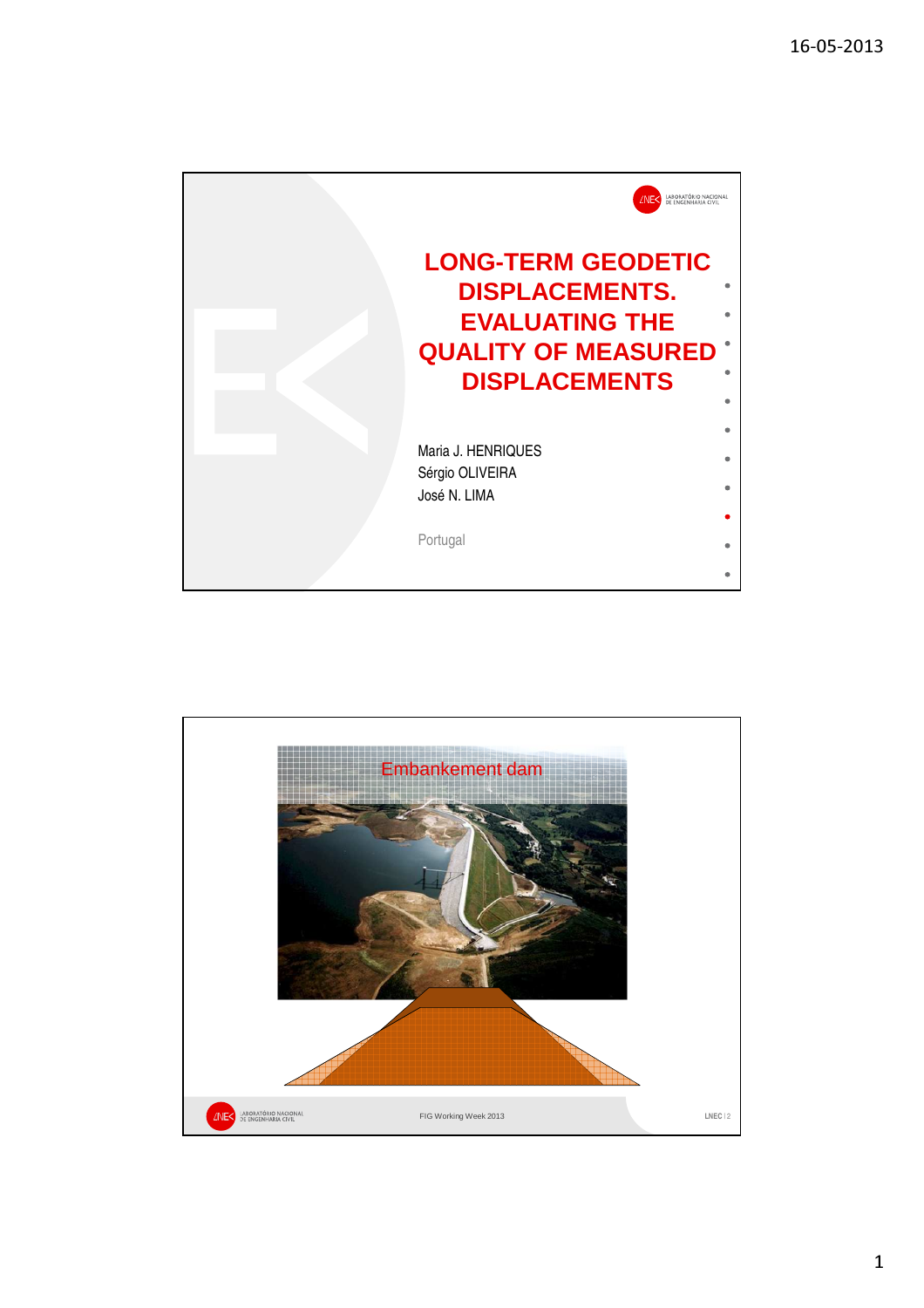

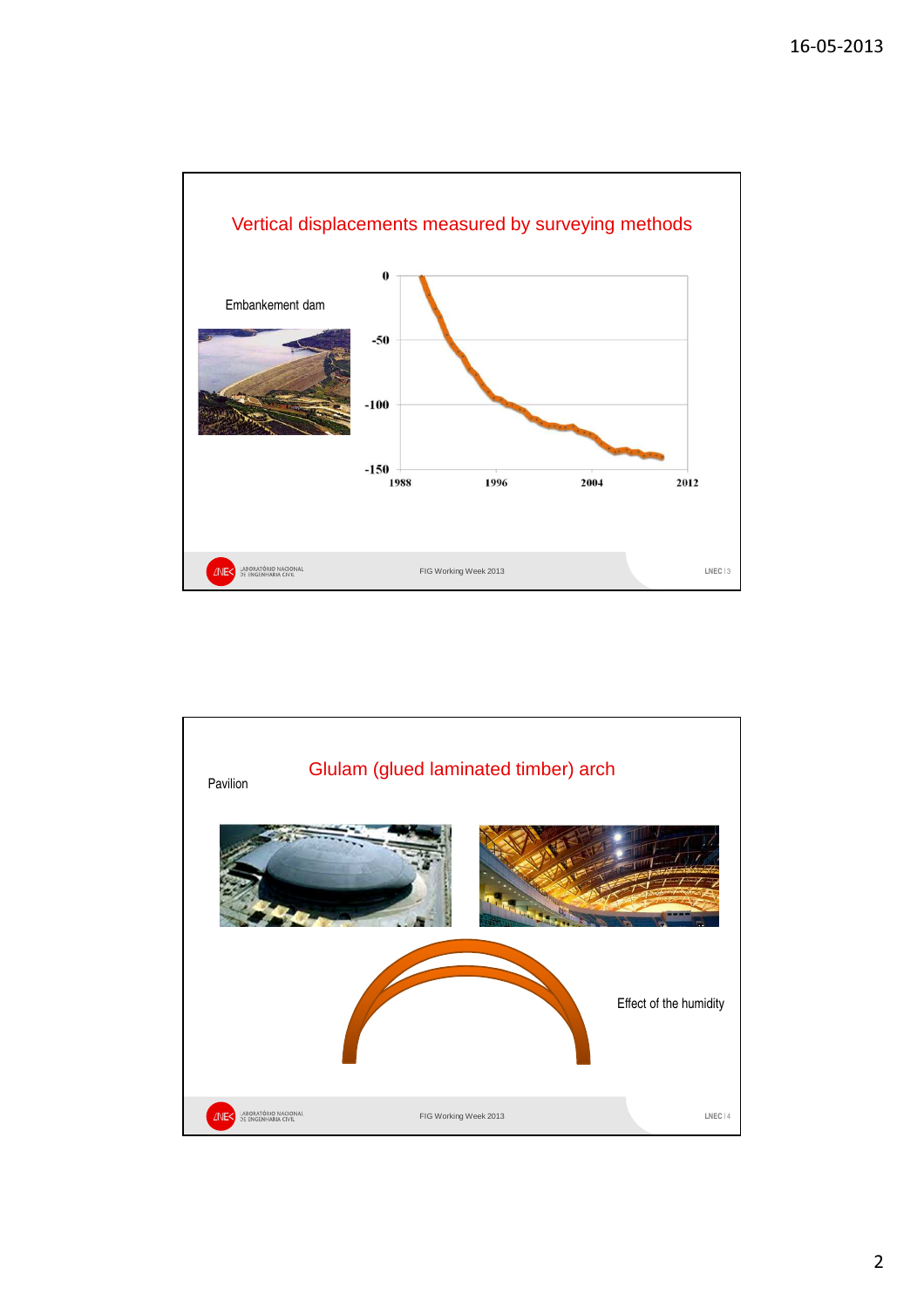

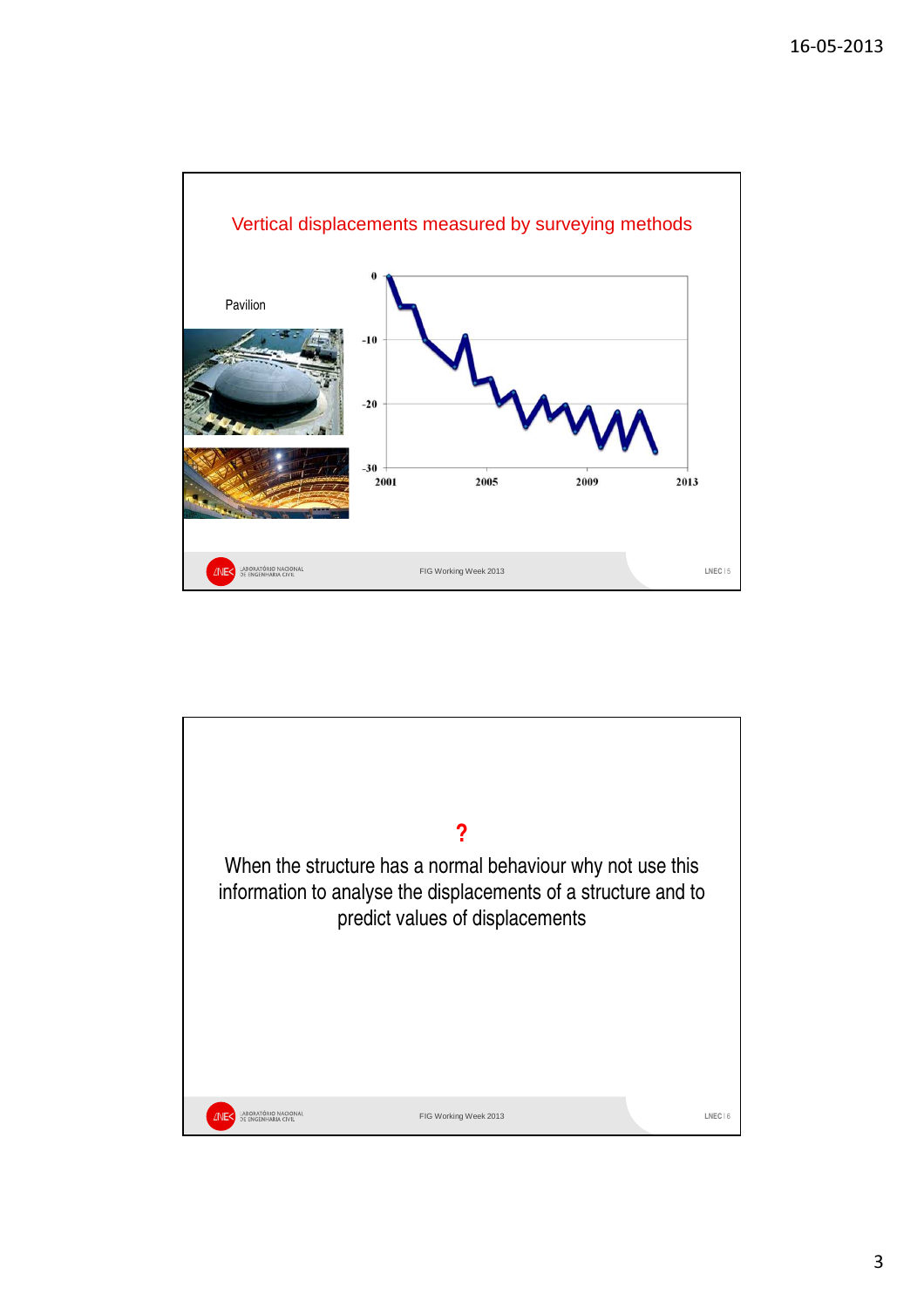



4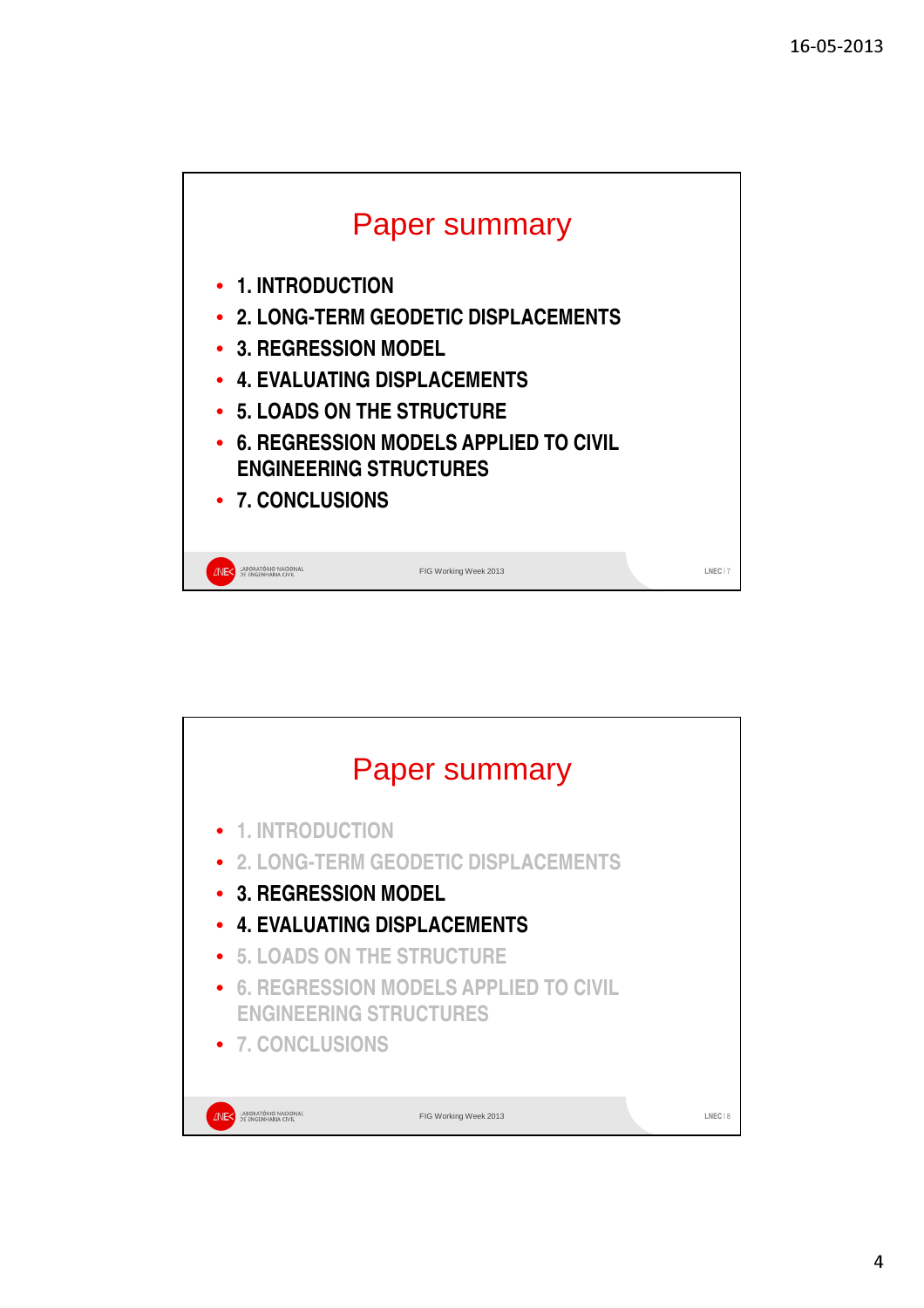

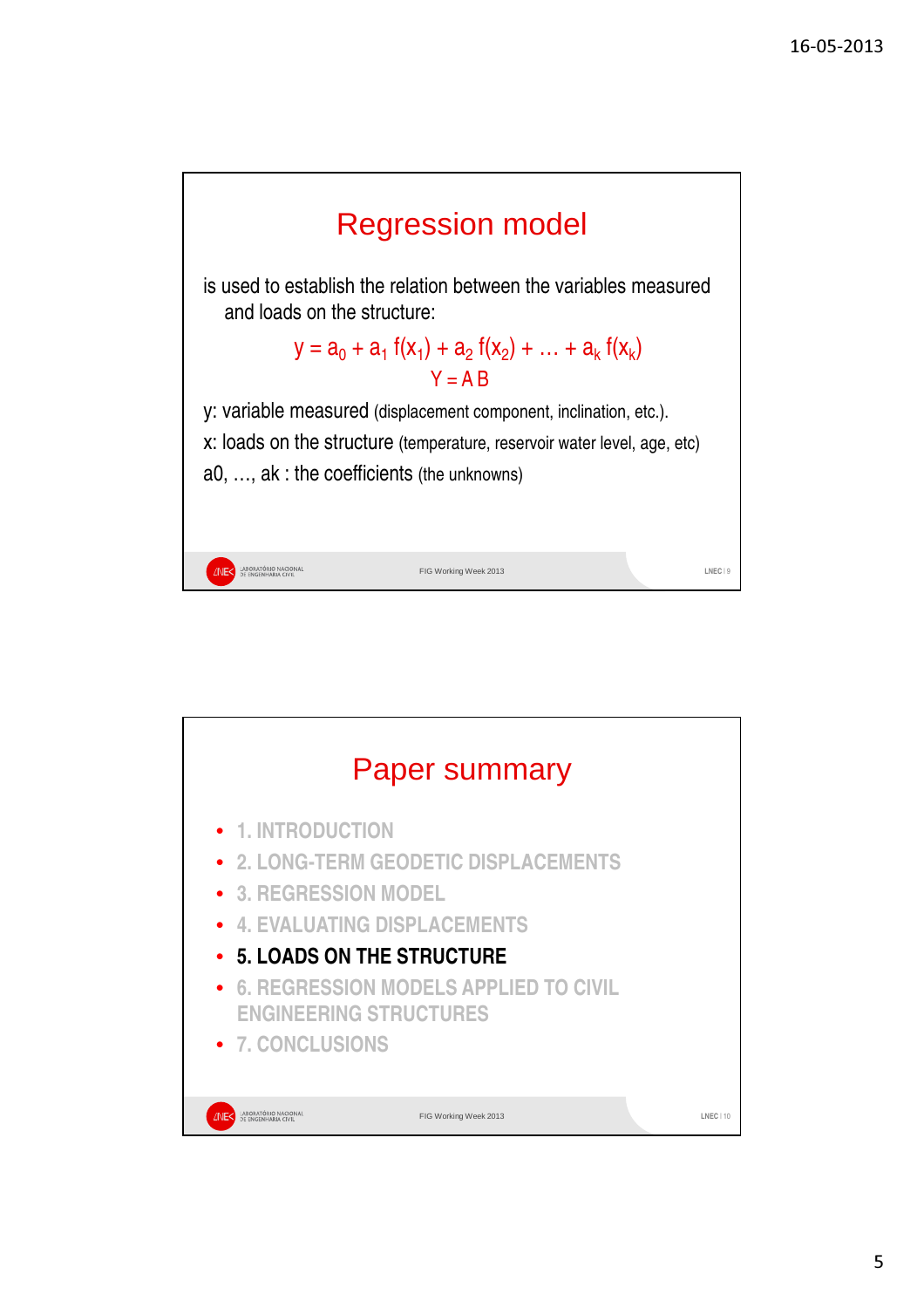

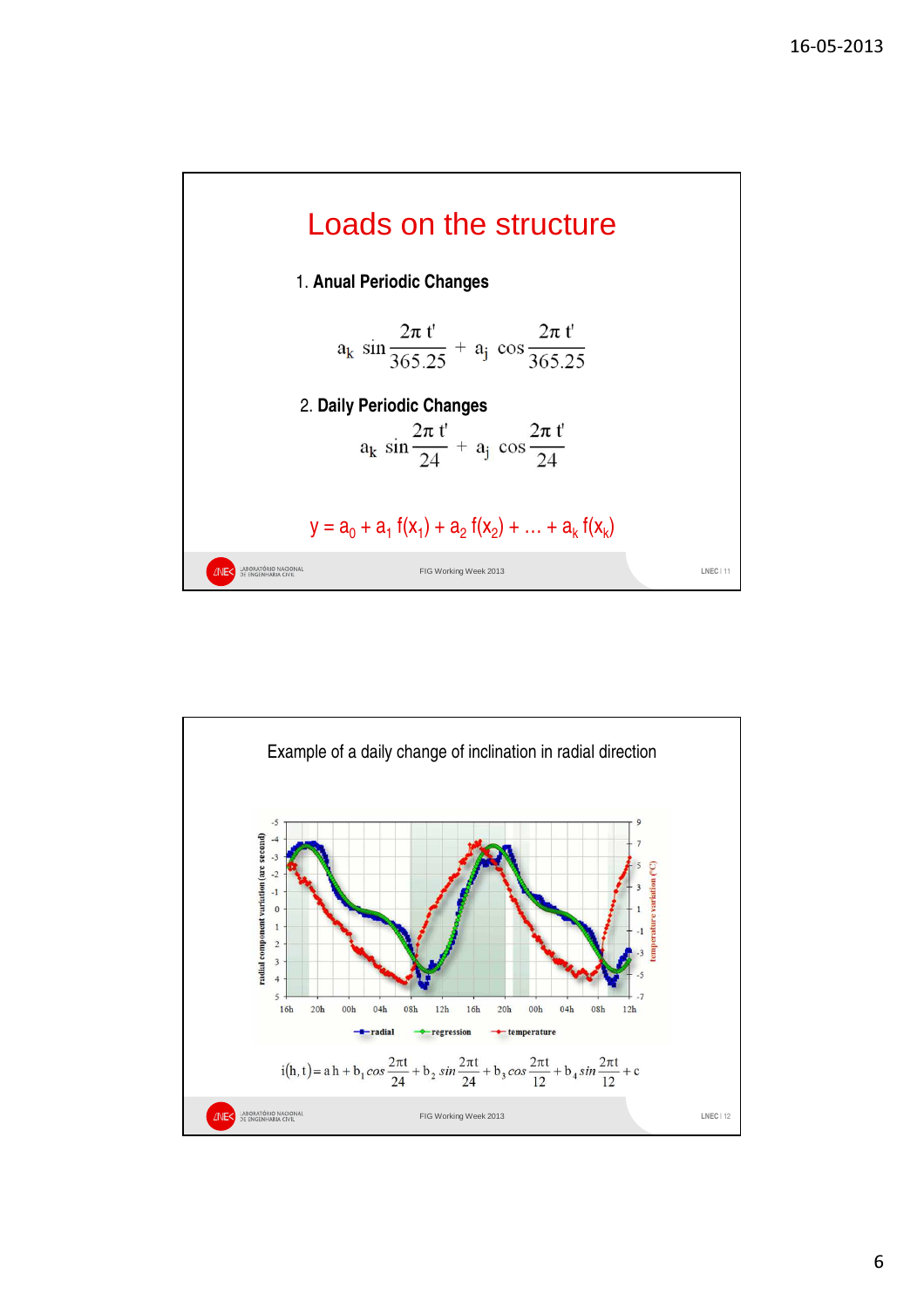



7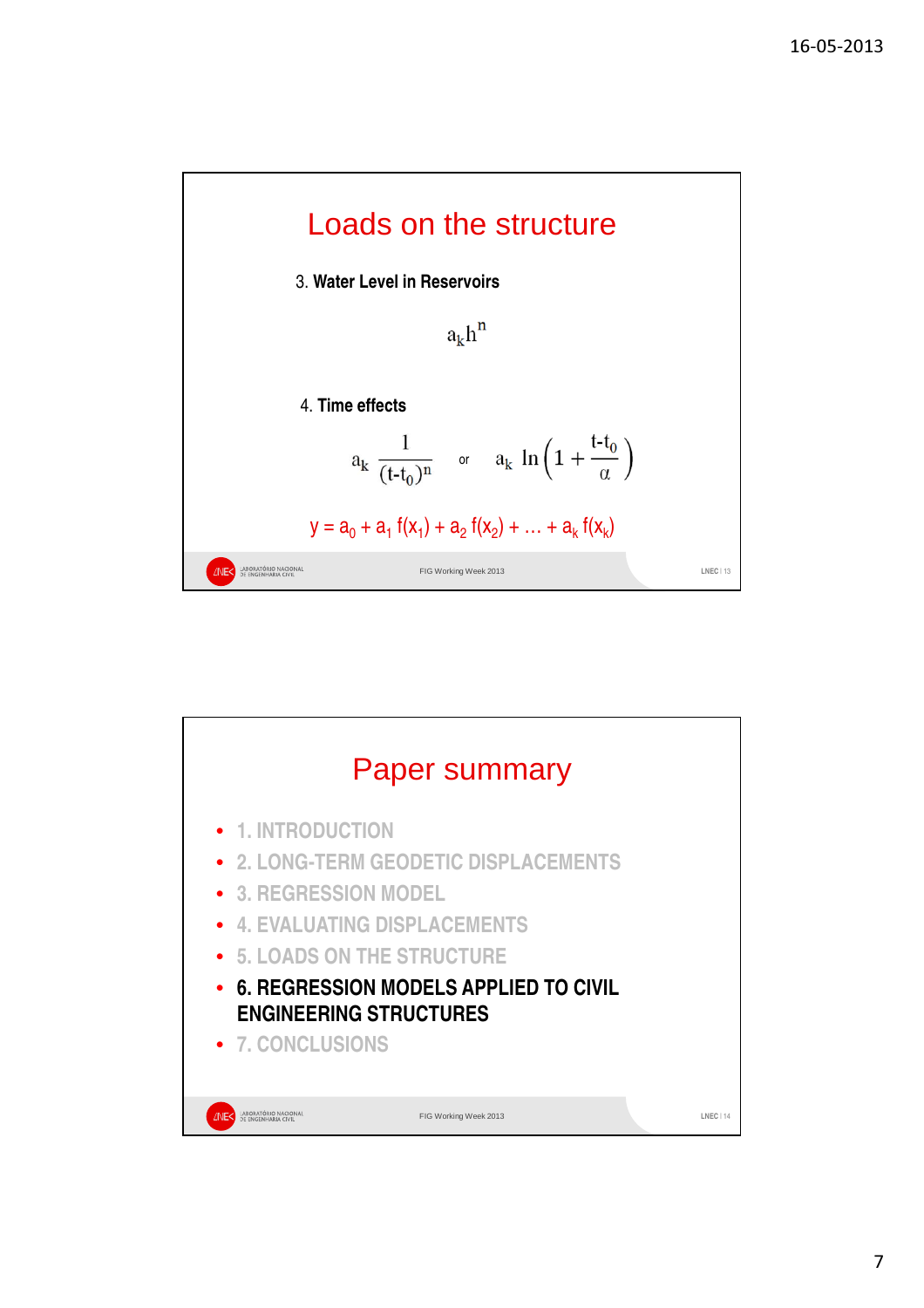

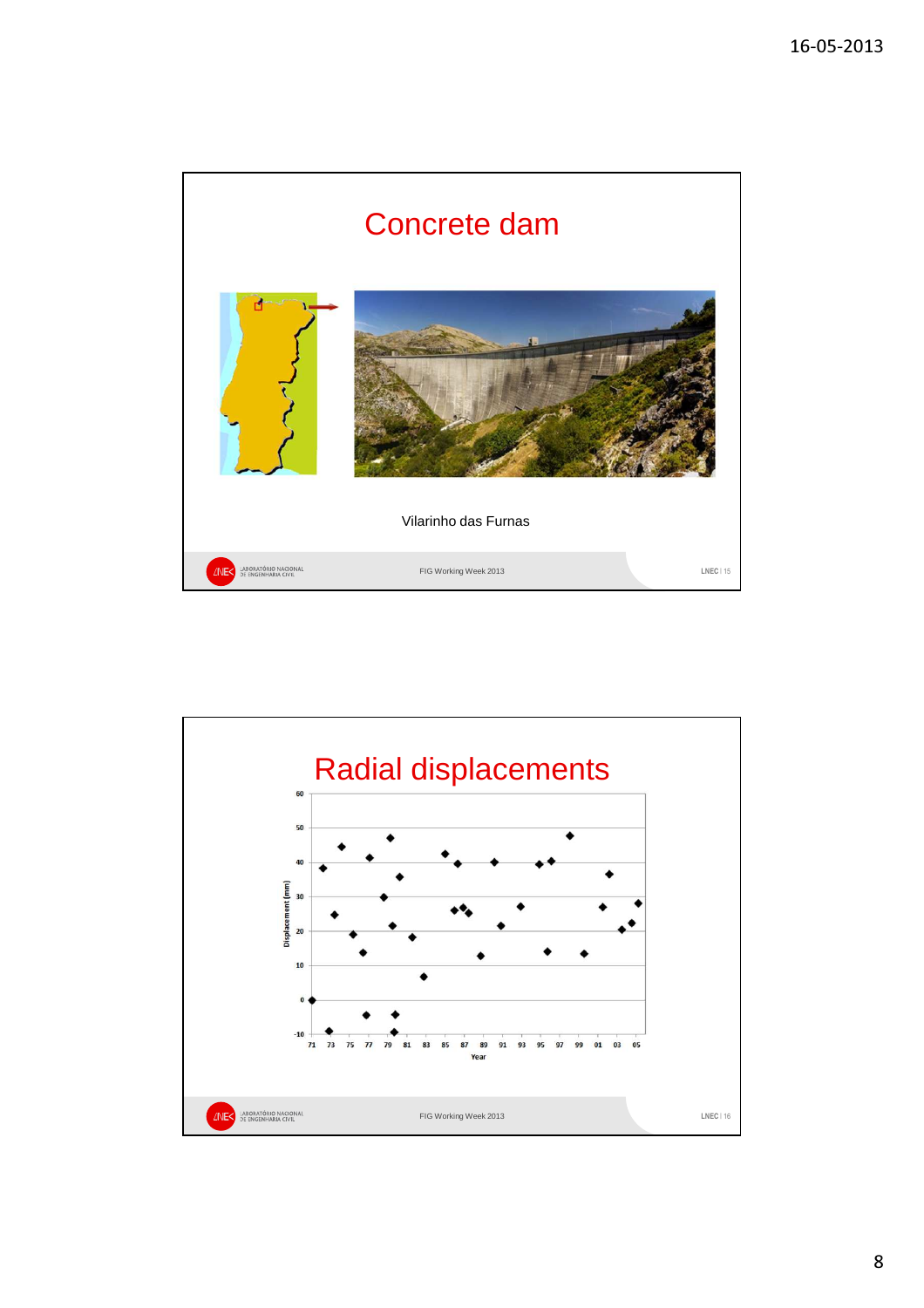

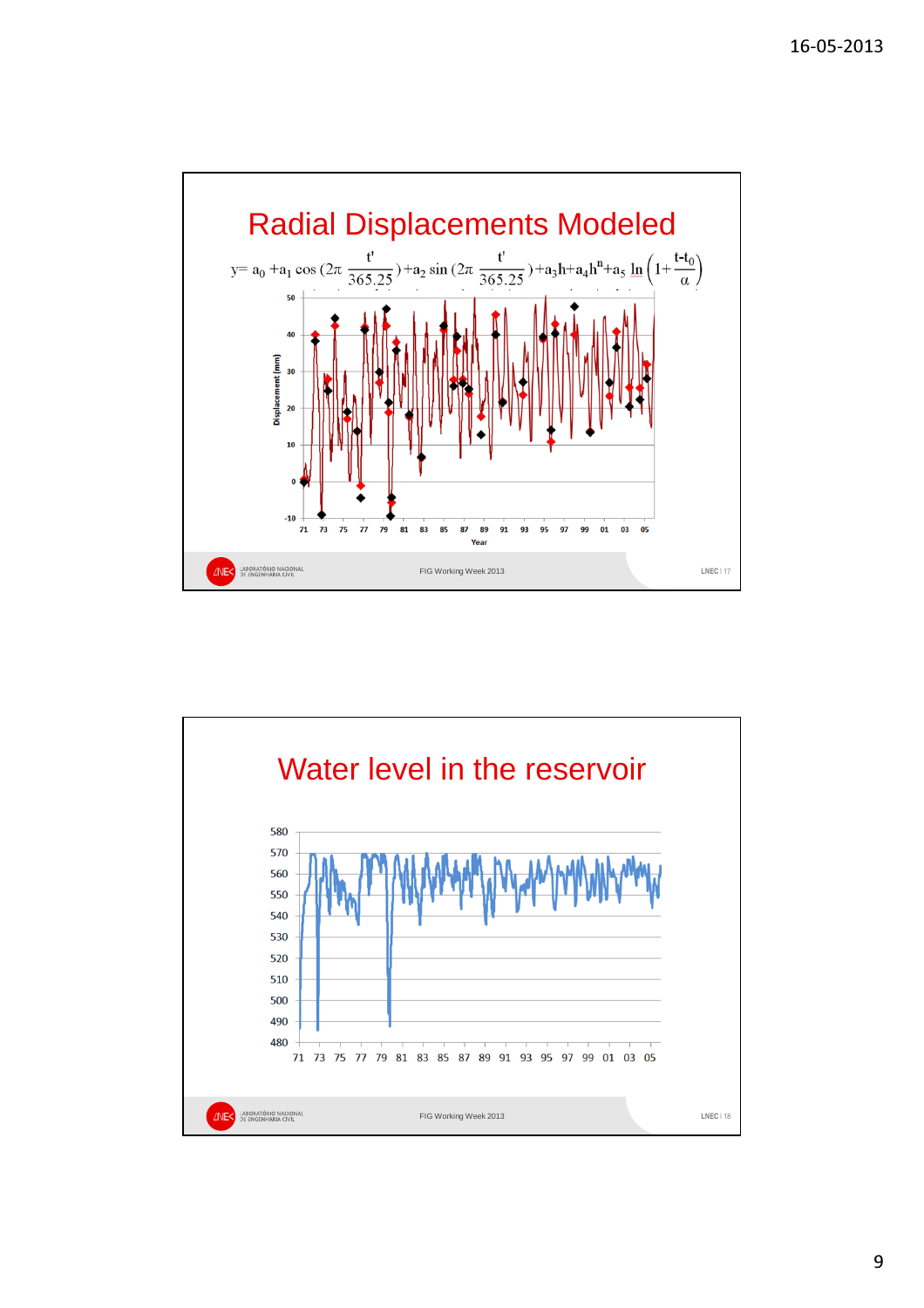|                |                                 |                           | $\mathsf{A}$         |              |         | B              |      | C        | D            |           | E              |               | F            |          | G            |     |
|----------------|---------------------------------|---------------------------|----------------------|--------------|---------|----------------|------|----------|--------------|-----------|----------------|---------------|--------------|----------|--------------|-----|
|                |                                 |                           | date<br>$\mathbf{1}$ |              |         | water<br>level |      | AB568    | <b>DE568</b> |           | IJ568          |               | <b>MN568</b> |          | PQ568        |     |
|                | $\overline{2}$<br>3<br>$\Delta$ |                           | 1971-01-27           |              |         | 488.13         | 0.0  |          | 0.0          |           | 0.0            |               | 0.0          |          | 0.0          |     |
|                |                                 |                           | 1972-03-08           |              |         | 569.49         | 1.4  |          | 3.5          |           | 19.4           |               | 36.7         |          | 38.5         |     |
|                |                                 |                           | 1972-10-24           |              |         | 486.70         | 2.1  |          | 0.7          |           | $-2.4$         |               | $-4.6$       |          | $-9.0$       |     |
|                |                                 | W                         |                      | X            | Y       | Z              | AA   | AB       | AC           | <b>AD</b> | AE             | AF            | AG           |          | AH           | A   |
| 1              |                                 | construction<br>finishing |                      |              | const   | fl             | f2   | f3       | f4           | f5        |                |               | AB568        |          | <b>DE568</b> | IJ5 |
| $\overline{2}$ | 1970-06-15                      |                           |                      | $\mathbf{1}$ | 0.89    | 0.45           | 9    | 642.7    | 0.56         |           | a <sub>0</sub> | 1.93          |              | 1.59     | $-0.$        |     |
| 3              | minimum water level             |                           |                      |              | 1       | 0.39           | 0.92 | 90       | 728757.0     | 1.13      |                | a1            |              | 0.94     |              | 4.0 |
| $\ddot{4}$     | 479.5                           |                           |                      | 1            | 0.40    | $-0.92$        | 7    | 373.2    | 1.35         |           | a <sup>2</sup> | 0.09          |              | 1.16     | 4.3          |     |
| 5              | $\mathbf n$                     |                           |                      | 1            | $-0.86$ | 0.52           | 88   | 682169.2 | 1.53         |           | a <sup>3</sup> | 7.81E-02      |              | 3.03E-02 | $-1.22$      |     |
| $6\phantom{1}$ | 3                               |                           |                      | 1            | 0.64    | 0.77           | 89   | 709016.4 | 1.70         |           | a <sub>4</sub> | $-7.20E - 06$ |              | 6.77E-07 | 3.541        |     |
| 7              | $\alpha$                        |                           |                      | 1            | $-0.70$ | 0.72           | 73   | 381393.6 | 1.94         |           | a <sub>5</sub> | $-1.59$       |              | $-1.66$  | 0.2          |     |
| 8              | 300                             |                           |                      | $\mathbf{1}$ | $-0.73$ | 0.68           | 68   | 311665.8 | 2.11         |           |                |               |              |          |              |     |

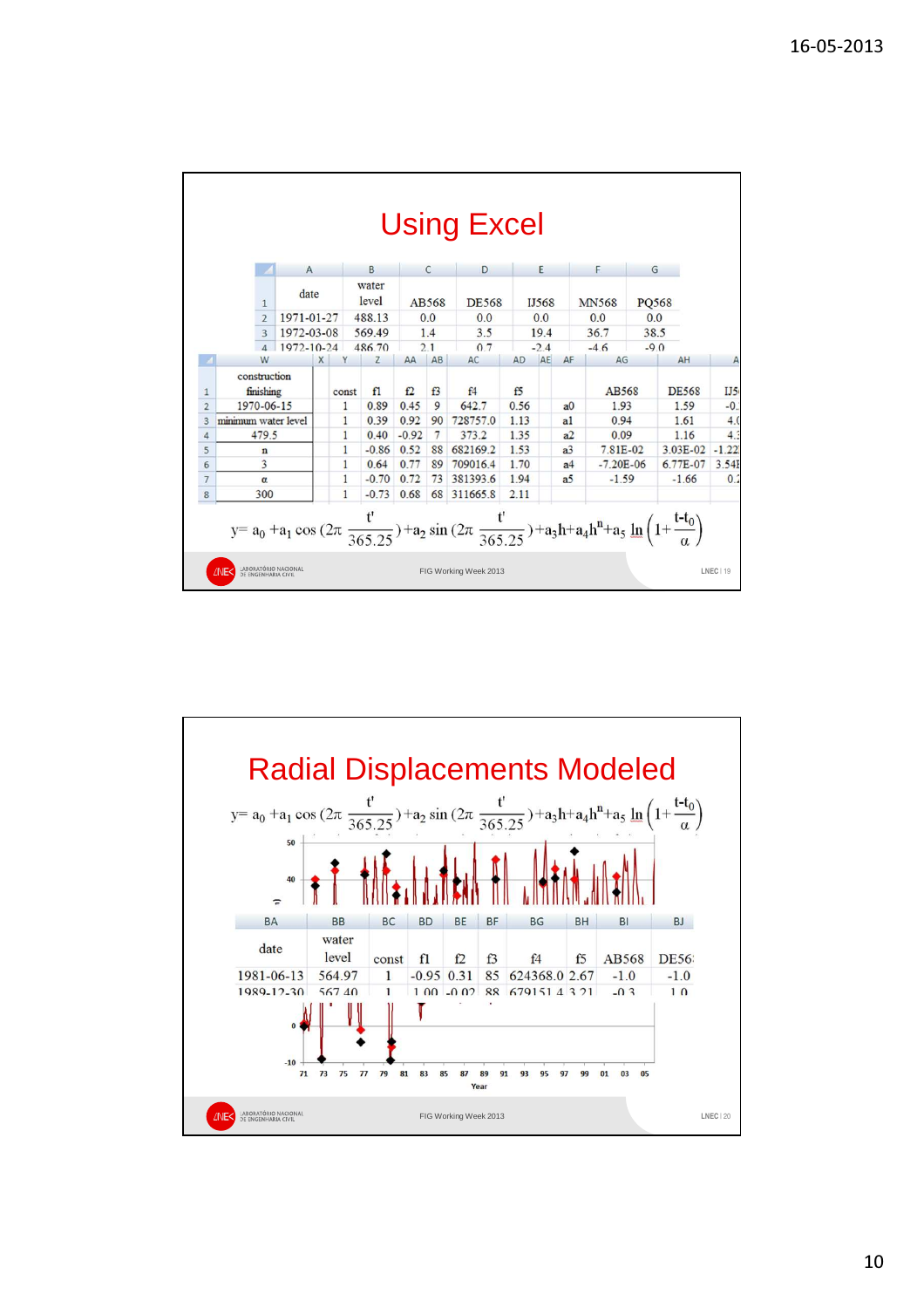